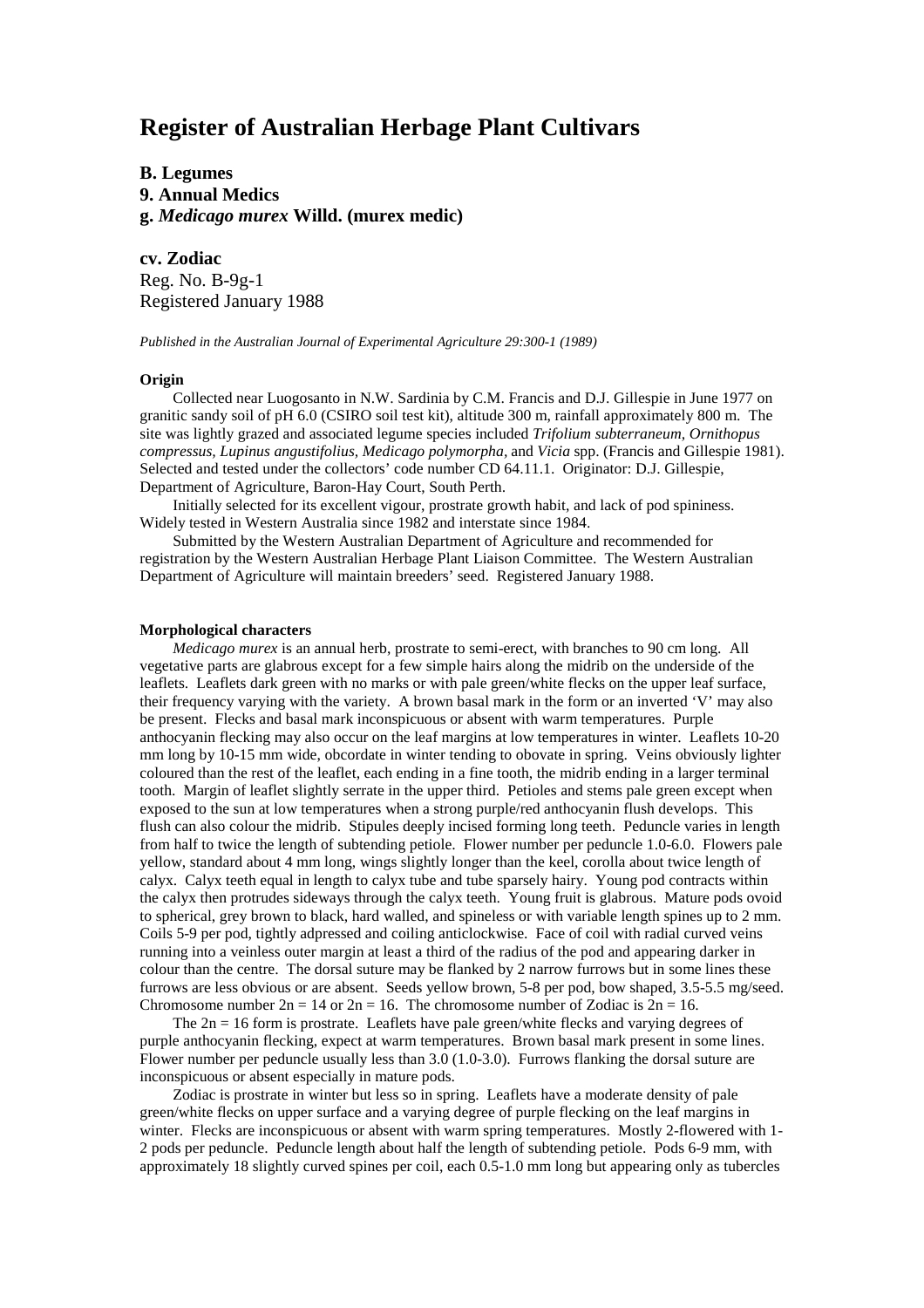on some pods. Proportion of tubercled pods varies with environmental conditions. Coils 6-7 per pod. Seeds 4.5 mg (220 000/kg), 5-7 per pod.

#### **Agronomic characters**

Zodiac has midseason maturity, flowering 114-118 days after early May sowing at Perth and up to 125 days after sowing in cooler southern inland areas of Western Australia. This is 7-11 days later than *M. truncatula* cv. Jemalong. Winter growth habit is more prostrate than Australian medics such as Jemalong and *M. polymorpha* cv. Circle Valley, and it quickly forms a dense sward. Zodiac has been observed at a number of sites over several years to remain green in late spring for 3-4 weeks longer than *Trifolium subterraneum* cultivars of similar flowering date.

Since 1982, Zodiac has been included in over 70 assessments of herbage yield, seed yield and of regeneration density in field trails in Western Australia, many of which were grazed by sheep for most of the year. It has been the best *M. murex* line amongst nearly 200 tested (Gillespie 1986). Comparisons with commercial cultivars of other species have been made in a number of experiments and the results are summarised in Table 8.

| Species and cultivar                                 | Number of<br><b>Comparisons</b> | Mean Yield (kg/ha) |             | Plant regeneration <sup>A</sup><br>$(No./m^2)$ |
|------------------------------------------------------|---------------------------------|--------------------|-------------|------------------------------------------------|
|                                                      |                                 | <b>Herbage</b>     | <b>Seed</b> |                                                |
| M. murex cv. Zodiac                                  |                                 | 3550               | 325         | 405                                            |
| M. tornata cv.<br>Tornafield                         | 6                               | 1788               | 292         | 66                                             |
| M. polymorpha cv.<br>Circle Valley                   | 7                               | 2653               | 443         | 494                                            |
| <i>T. subterraneum cv.</i><br><b>Seaton Park</b>     | 7                               | 2961               | 396         | 463                                            |
| T. subterraneum cv.<br>Junee                         | 7                               | 3182               | 375         | 579                                            |
| <sup>A</sup> mean regeneration after a cropping year |                                 |                    |             |                                                |

**Table 8** Comparisons of Zodiac murex medic with other annual legumes

In Western Australia, Zodiac is likely to be recommended for sowing in areas with more than 450 mm rainfall where cropping is part of the farming system and on most soil types of pH 4.8 or greater  $(1:5 \text{ in } 0.01 \text{ mol/L } CaCl<sub>2</sub>)$ , with the exception of deep sands and severely waterlogged soils. In New South Wales, in experiments sown at Temora in 1985 and 1986 on a red brown earth, Zodiac set more seed and regenerated better than other *M. murex* lines, and was markedly superior to Jemalong, setting 72% more seed in the first year, and more than doubling the regeneration density of Jemalong in the second year (Dear and Jenkins 1987). A Kybybolite, South Australia, Zodiac was the best seed yielding murex line amongst 26 tested in 1985, setting 1356 kg/ha of seed compared to Trikkala with 934 kg/ha (A.D. Craig, unpubl. data). In 1985 at Turretfield, South Australia, Zodiac was equal highest murex line amongst 8 tested (D. Little, unpubl. data). Variable results have been obtained from Nhill and Wycheproof in Victoria where Zodiac was compared with other medics and subterraneum clover in 1985 and 1986. At Nhill, Zodiac performed similarly to Circle Valley and *M. truncatula* cv. Paraggio in the second year and also for regeneration in 1987 (third year). Other medics have been inferior. At Wycheproof seed production of Zodiac was poor in the first year and, despite improved performance in the second year, it was still inferior to Paraggio, although similar to Circle Valley (R.Latta, unpubl. data).